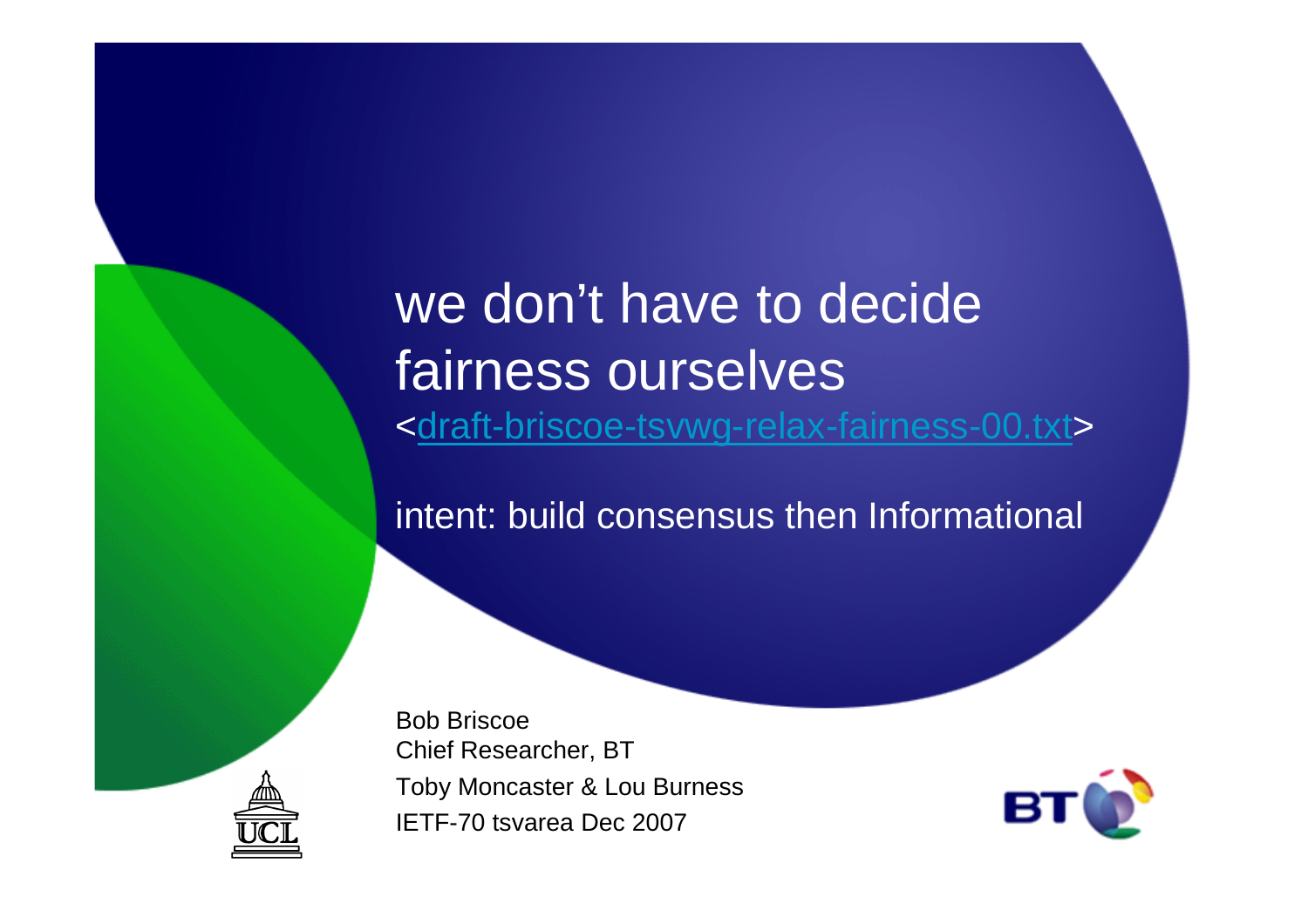### shifting IETF focus from fairness to accountability

|                     | design-time                                                                     | run-time                                                                        |  |  |  |  |
|---------------------|---------------------------------------------------------------------------------|---------------------------------------------------------------------------------|--|--|--|--|
| problem             | IETF doesn't, can't and<br>shouldn't decide fairness                            |                                                                                 |  |  |  |  |
| solution<br>process | <b>IETF's role: enable</b><br>accountability for<br>congestion                  | users, apps & operators<br>can (optionally) make<br>principled fairness choices |  |  |  |  |
|                     | <b>IETF/IRTF can truly</b><br>meet dynamic app req's<br>and minimise congestion |                                                                                 |  |  |  |  |
|                     | best metric:<br>congestion volume                                               |                                                                                 |  |  |  |  |

this talk primarily about the technical problem

• fairness is run-time, IETF is design-time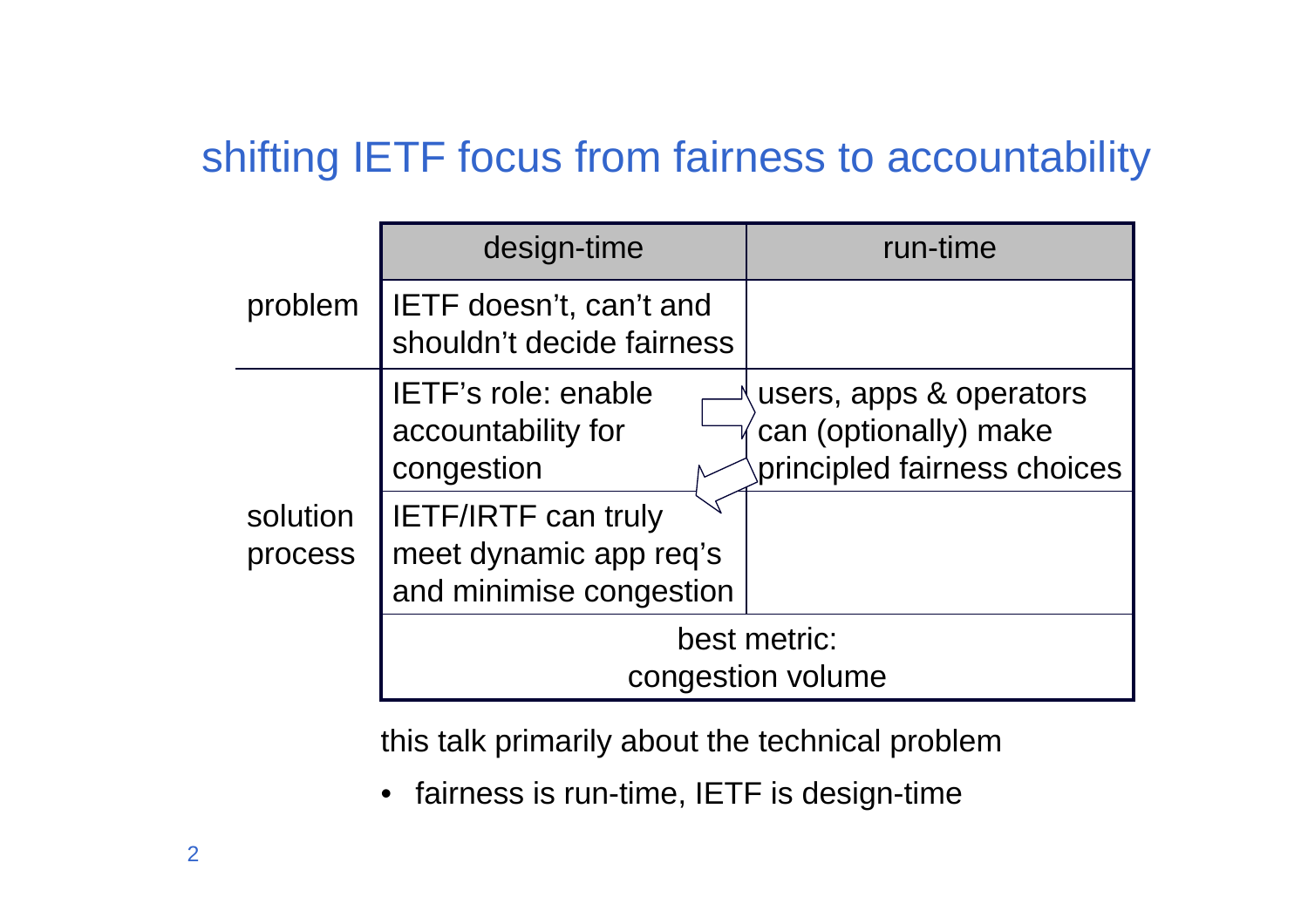## fair bottleneck bit-rate?

## two incompatible partial worldviews

| flow rate equality' | 'volume accounting' |
|---------------------|---------------------|
| per flow            | per user            |
| I instantaneous     | over time           |

- IETF aware that fairness should be per user
	- per flow is reasonable approx'n if users open similar no's of flows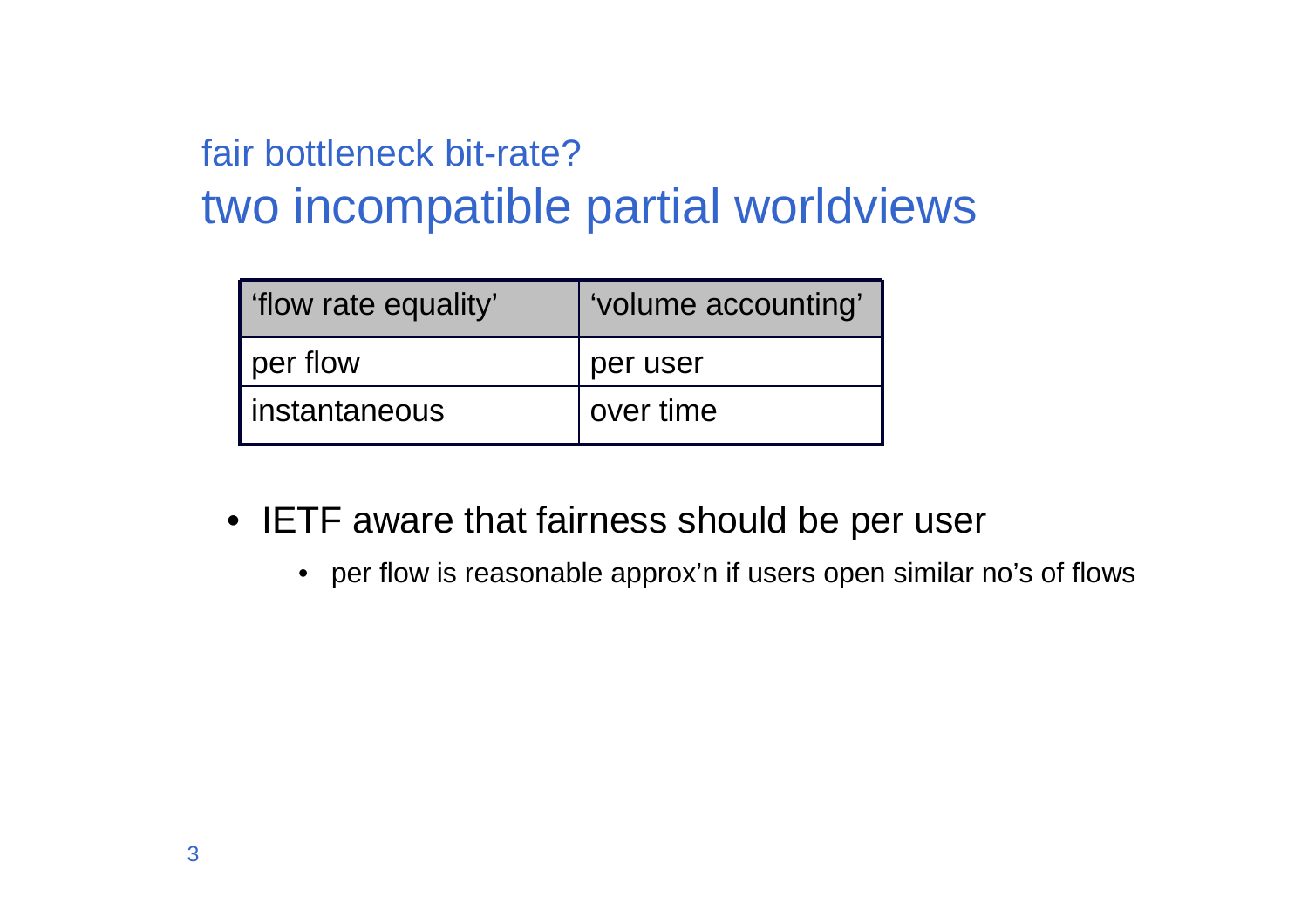

| usage type | no. of<br>users | activity<br>factor | ave.simul<br>flows /user | TCP bit rate<br>/user | vol/day<br>(16hr) /user | traffic<br>intensity /user |
|------------|-----------------|--------------------|--------------------------|-----------------------|-------------------------|----------------------------|
| attended   | 80              | 10%                | $=$                      | 357kbps               | <b>257MB</b>            | 35.7kbps                   |
| unattended | 20              | 100%               | $=$                      | 357kbps               | 2570MB                  | 357kbps                    |
|            |                 |                    |                          | х1                    | x10                     | x10                        |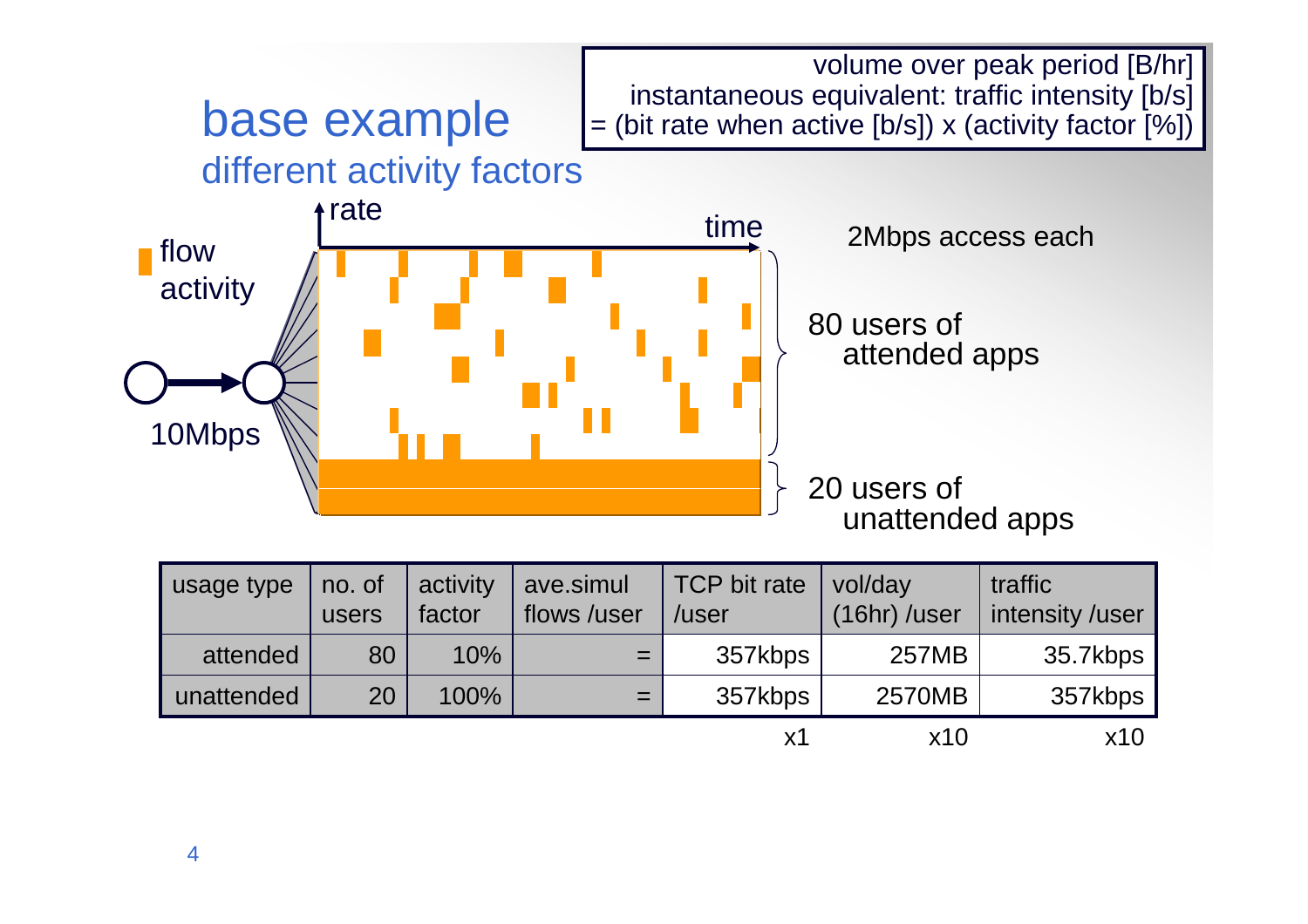#### realistic numbers?there are elephants in the room



- • number of TCP connections
	- $\bullet$ Web1.1: **2**
	- •BitTorrent: **~100**; see graph

details suppressed:

- •users on spectrum of mixes of the two types
- • utilisation never 100%
	- but near enough during peak period•
- on DSL, upstream constrains most p2p apps •
	- •other access (fixed & wireless) more symmetric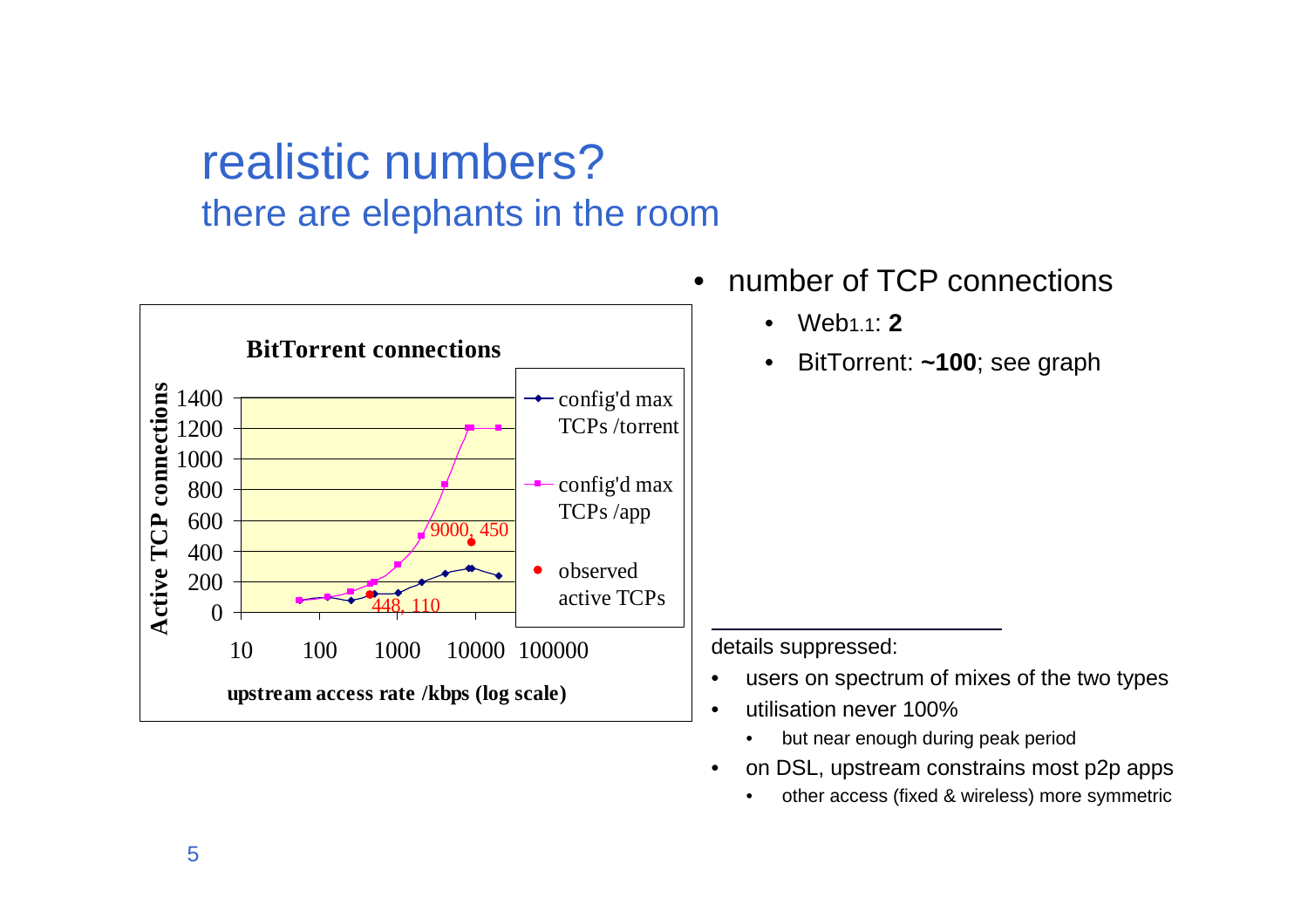

| usage type | no. of<br>users | activity<br>factor | ave.simul<br>flows /user | TCP bit rate<br>/user | vol/day<br>$(16hr)$ /user | traffic<br>intensity /user |
|------------|-----------------|--------------------|--------------------------|-----------------------|---------------------------|----------------------------|
| attended   | 80              | 10%                | $\overline{2}$           | 10kbps                | 7.1MB                     | 1kbps                      |
| unattended | 20              | 100%               | 100                      | 500kbps               | 3.6GB                     | 500kbps                    |
|            |                 |                    |                          | x50                   | x500                      | x500                       |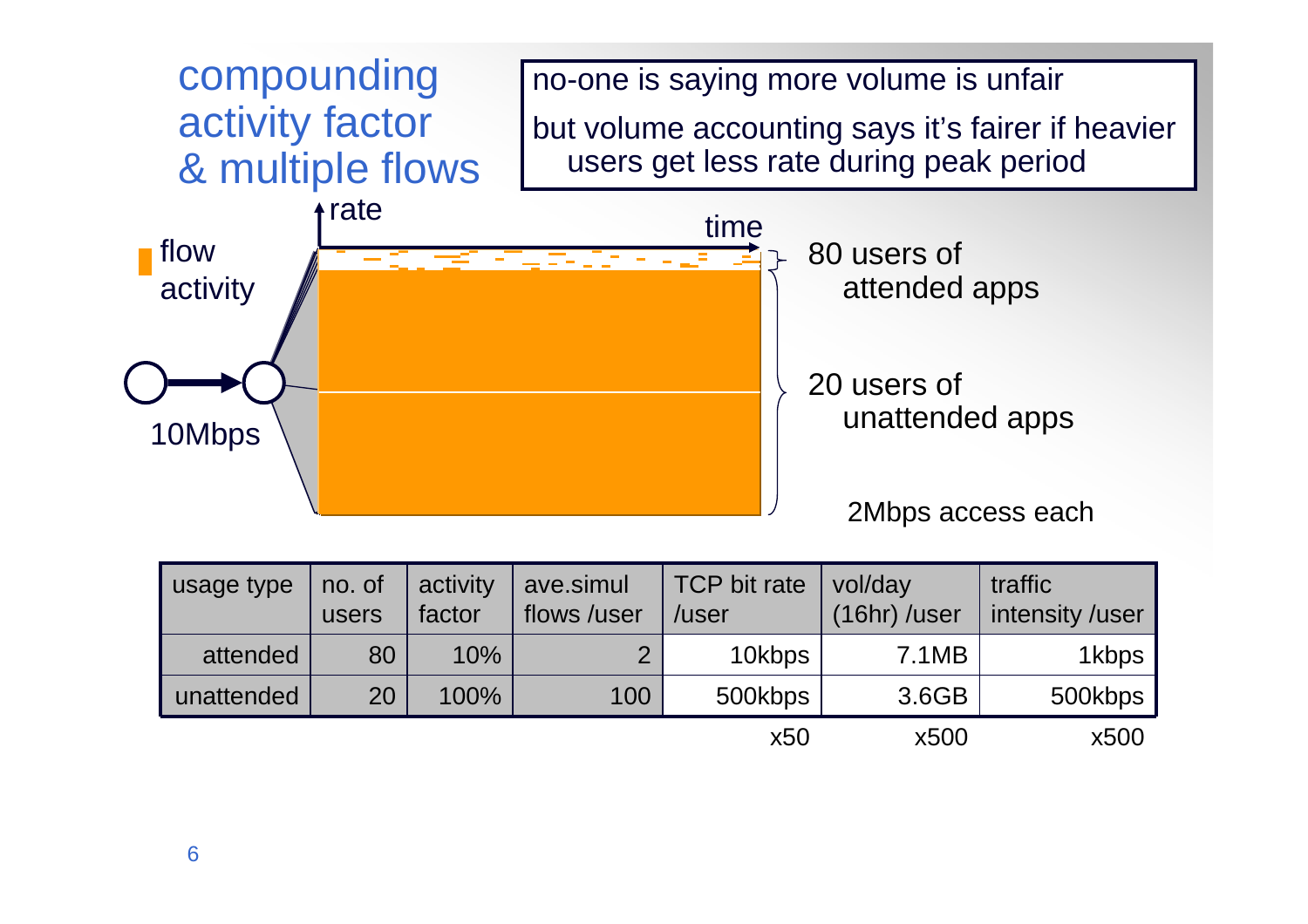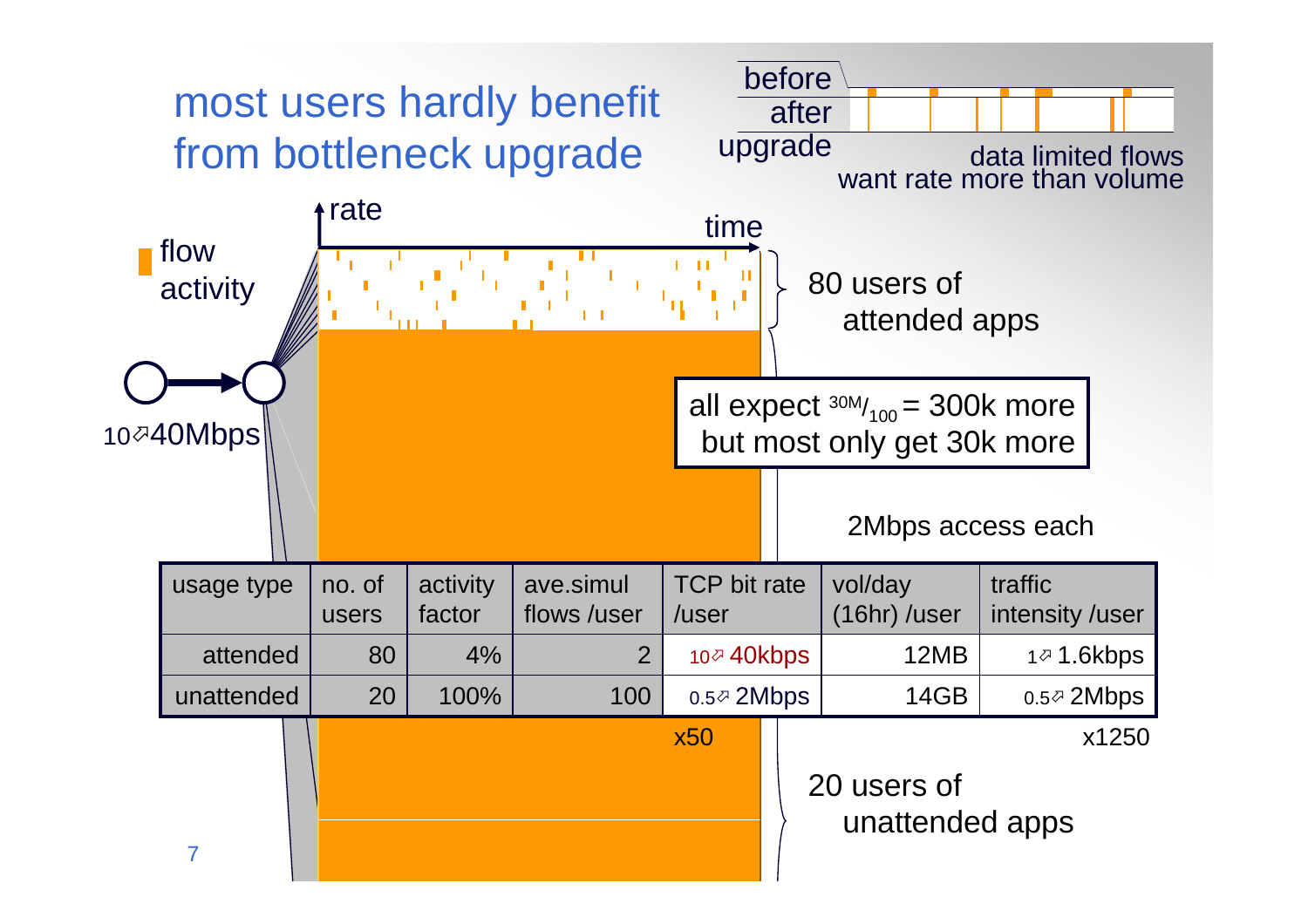# volume accounting isn't the answer either

- • fairer if heavy users get less bottleneck flow rate than light users
	- •but heavy & light only defined by volume during 'the peak period'
	- $\bullet$  effectively treats congestion very vaguely as
		- 0 everywhere off-peak
		- 1 everywhere on-peak
	- •blind to whether the same volume causes extreme congestion or none

| 'flow rate equality' | 'volume accounting' |  |  |  |
|----------------------|---------------------|--|--|--|
|                      |                     |  |  |  |
|                      |                     |  |  |  |
|                      |                     |  |  |  |
|                      |                     |  |  |  |

- message so far: 2 worldviews both claim same goal (fairness)•
	- •each strong over part of the problem space
	- •but incompatible: one wants equal, the other wants unequal flow rates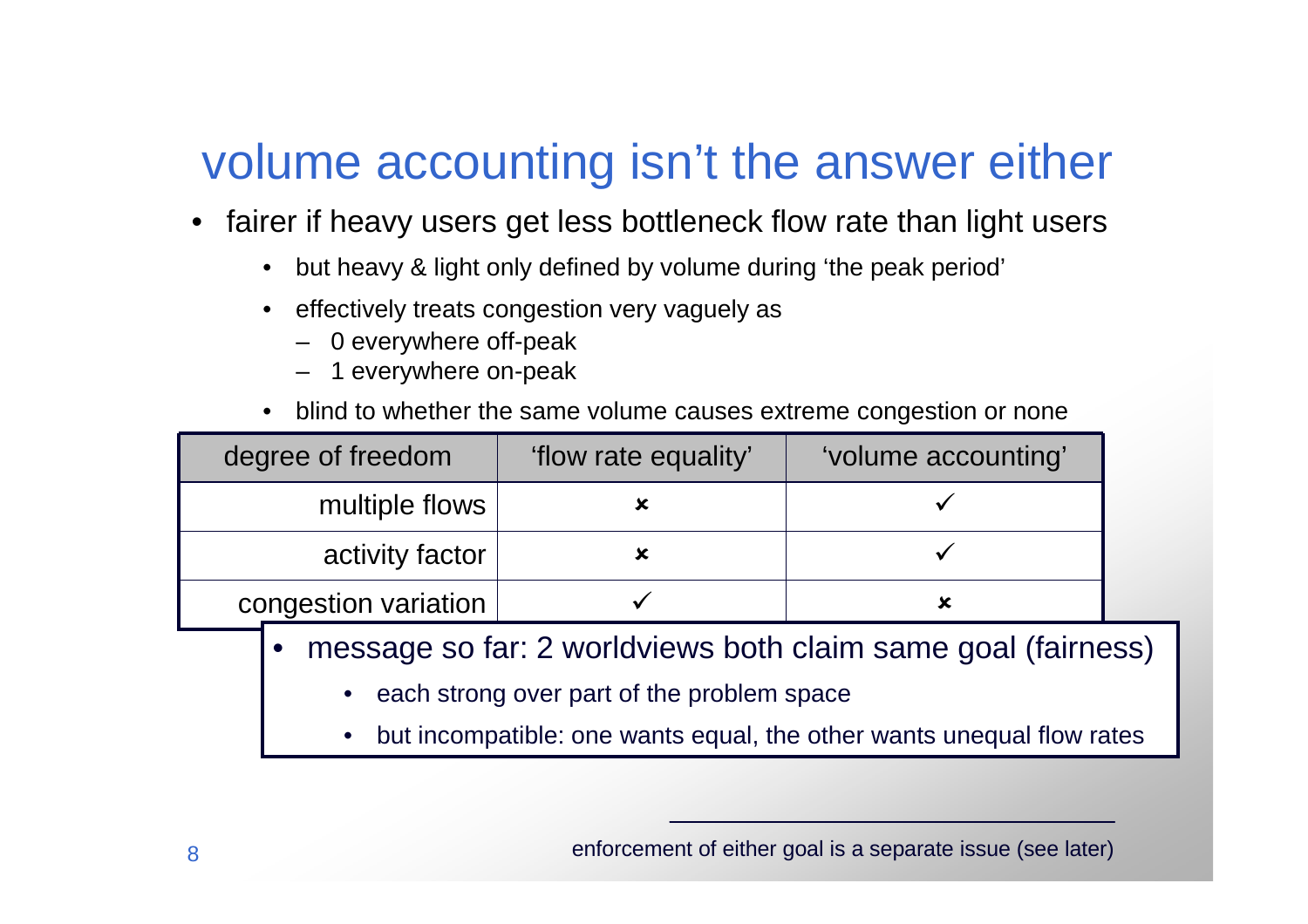## so what?

- fairness can't be such a problem, the Internet works
	- we all have enough most of the time, even if A has more than B
	- we like to think this is due to IETF protocols
	- next few slides cast doubt on this complacency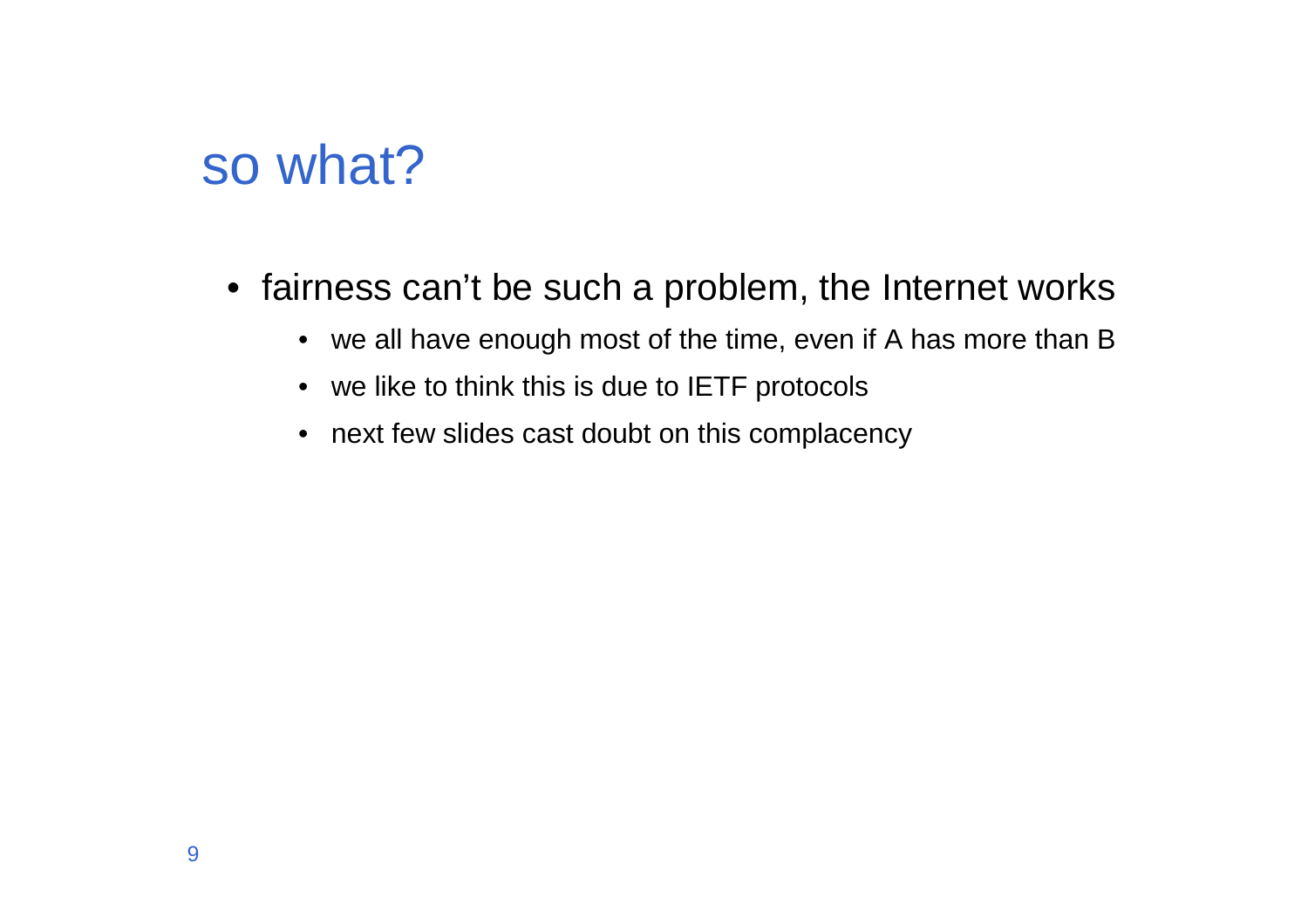### concrete consequence of unfairness #1higher investment risk

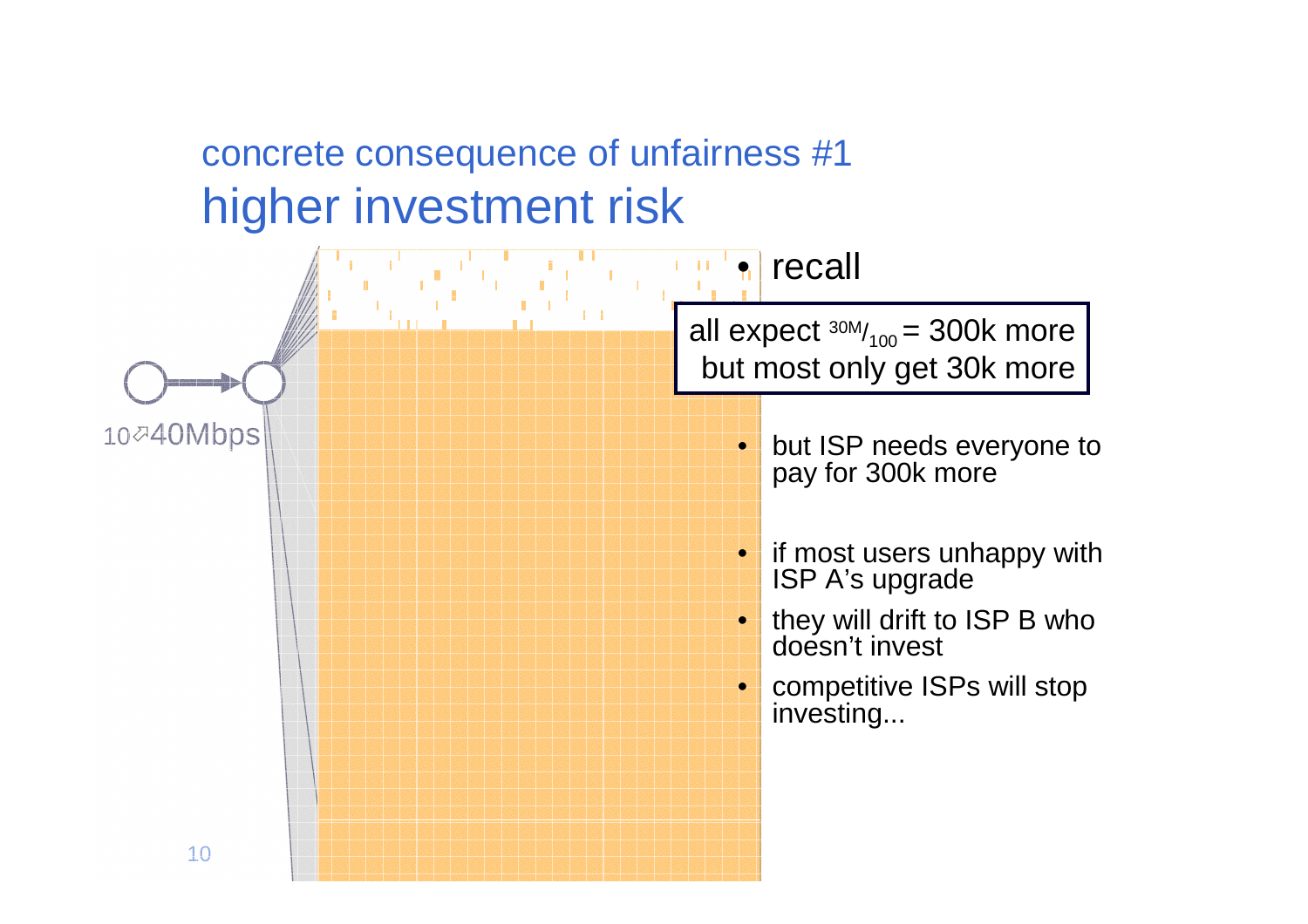## ...but we still see enough investment

- main reasons
	- subsidies (e.g. Far East)
		- light users get 'enough' if more investment than they pay for
	- weak competition (e.g. US)
		- operators still investing because customers will cover the costs
	- throttling heavy users at peak times (e.g. Europe)
		- overriding TCP's rate allocation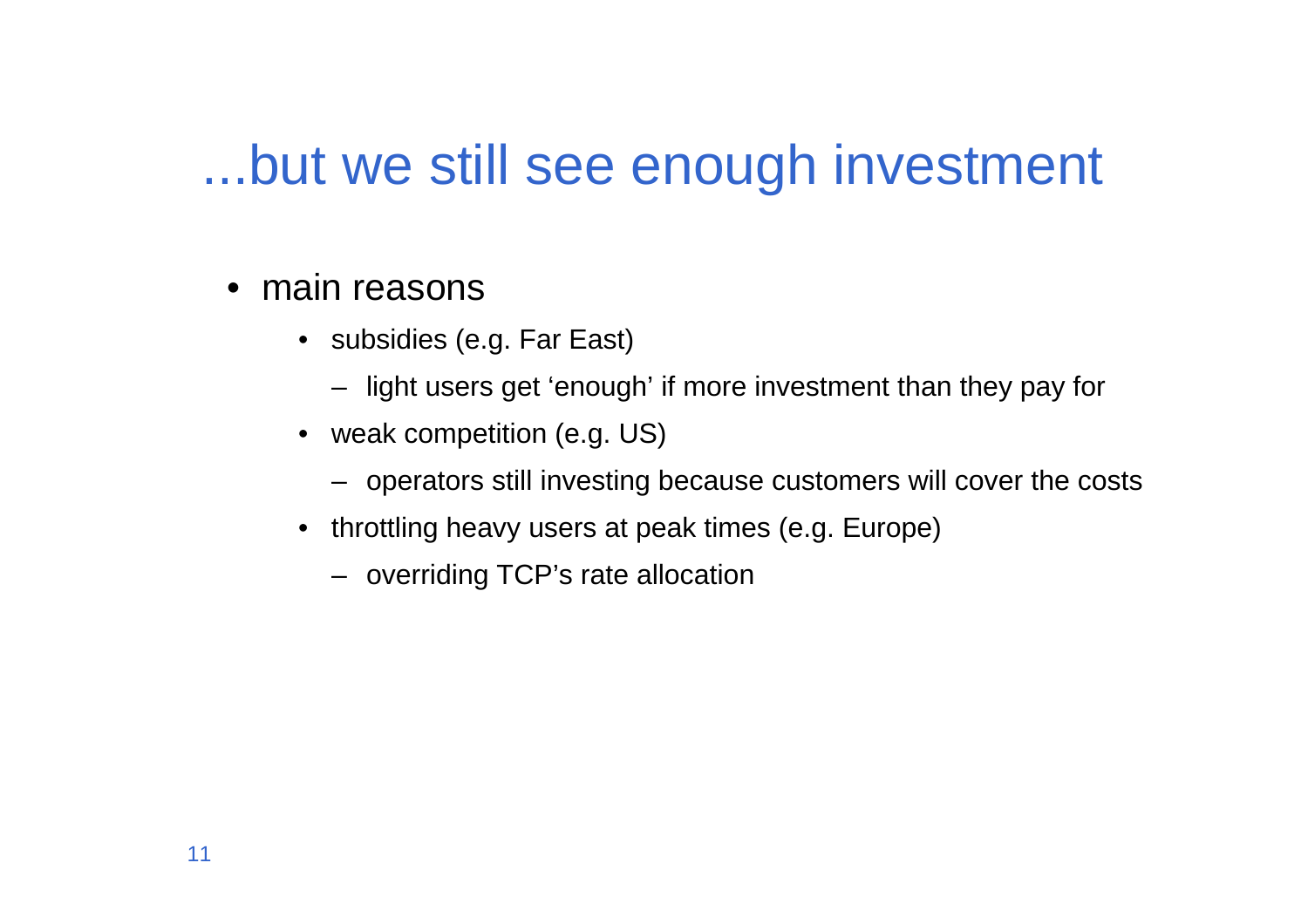### concrete consequence of unfairness #2trend towards bulk enforcement

- • as access rates increase
	- •attended apps leave access unused more of the time
	- •anyone might as well fill the rest of their own access capacity
- • operator choices:
	- a) either continue to provision sufficiently excessive shared capacity
	- b) or introduce tiered volume limits etc
- $\bullet$  IETF needs to recognise & address the implications
	- •bulk policing prevalent in best efforts architecture (cf. Diffserv)
	- e.g. should we distinguish a policer drop from a congestion drop?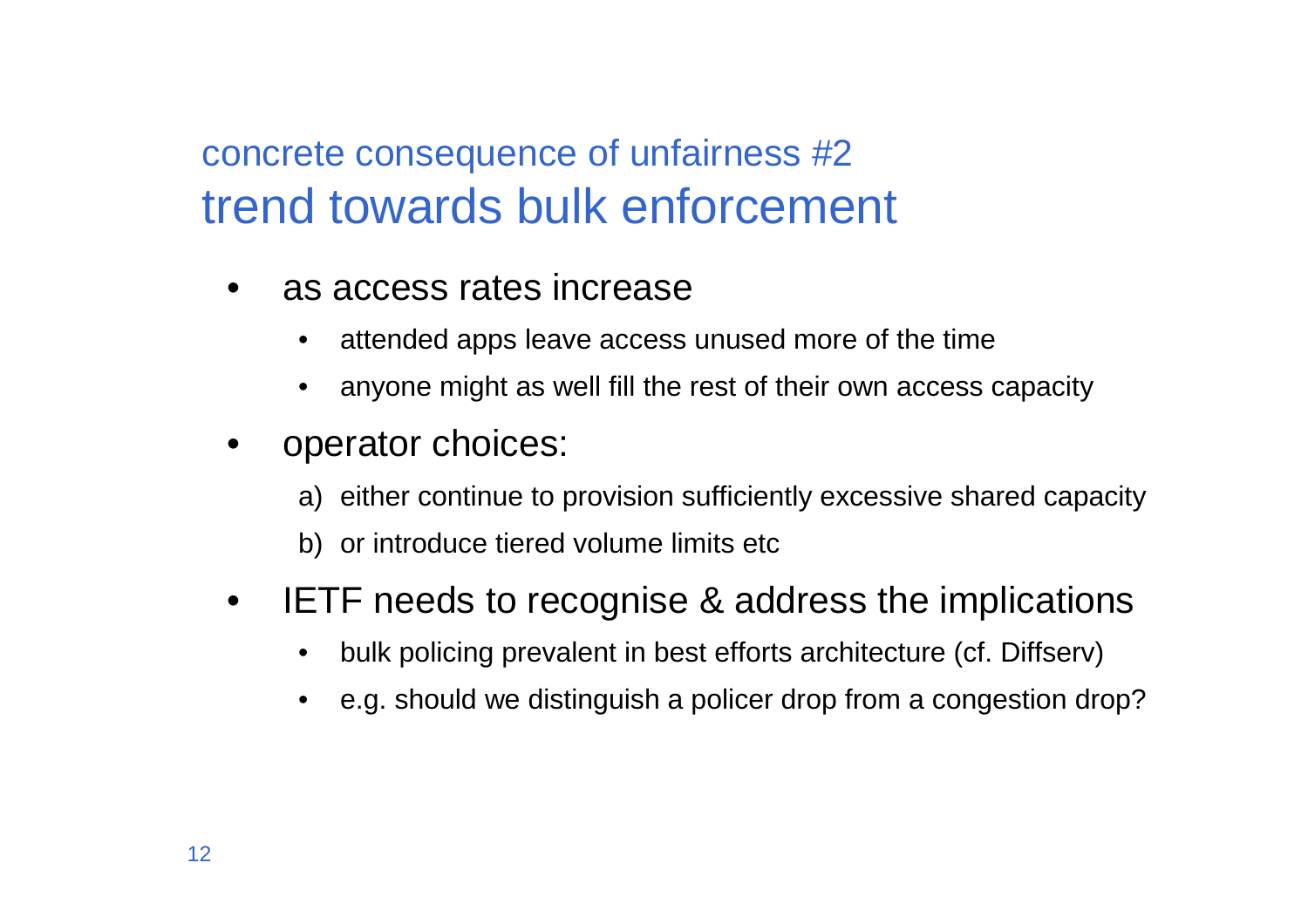### concrete consequence of unfairness #3networks making choices for users

- networks hit a problem once they start throttling
	- they could throttle all a heavy user's traffic indiscriminately
		- encourages the user to self-throttle least valued traffic
		- but many users have neither the software nor the expertise
- many networks infer what the user would do
	- using deep packet inspection (DPI) to identify apps
- even if intentions honourable
	- confusable with attempts to discriminate against certain apps $\bullet$
	- user's priorities are task-specific, not app-specific
	- customers understandably get upset when ISP guesses wrongly
- IETF needs to recognise & address the underlying need here
	- feature creep into network slows innovation (e2e principle)
	- •better ways to fit traffic within limits (e.g. user/app-controlled endpoint s/w)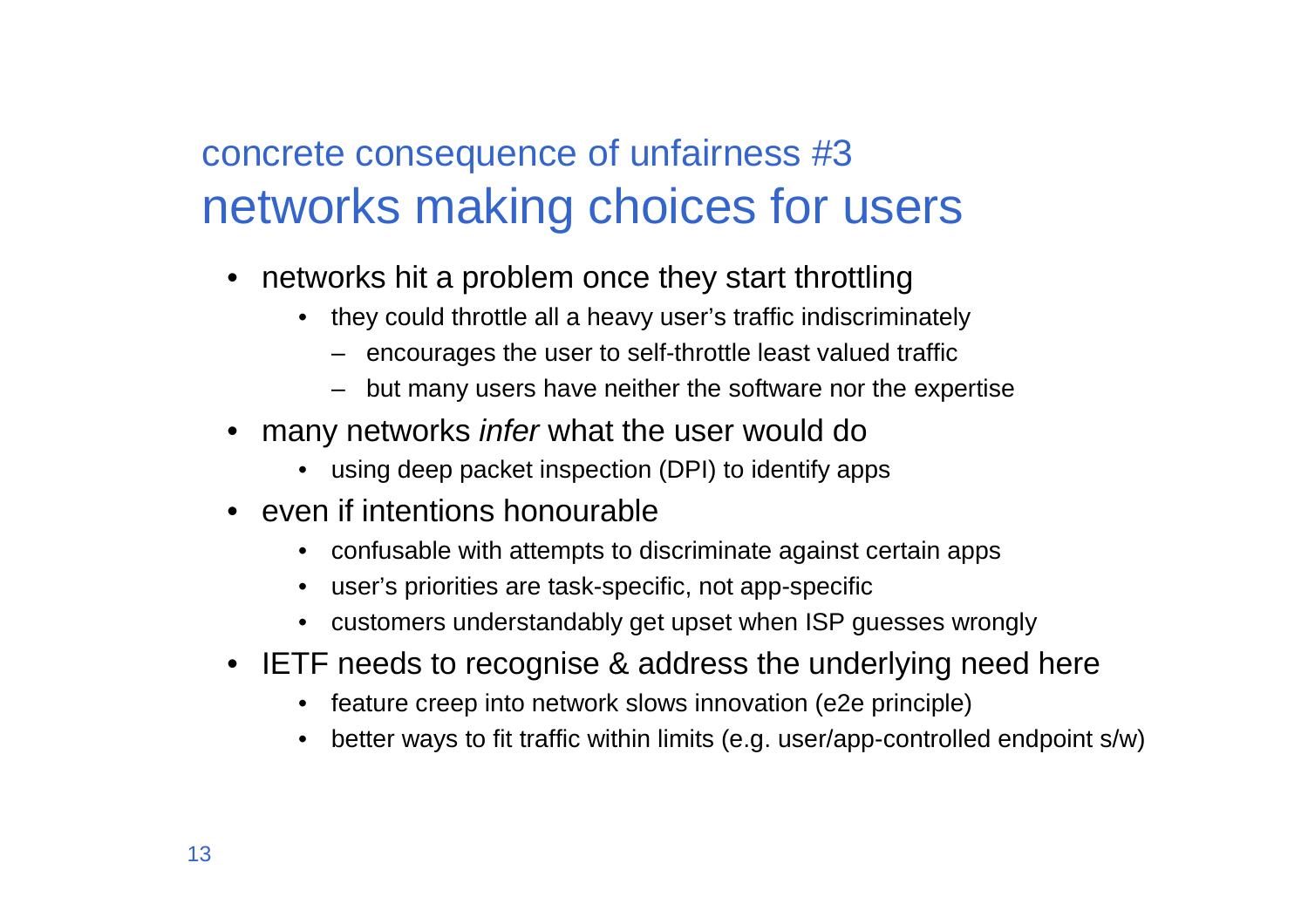# the problem

- IETF doesn't really decide fairness
	- whatever protocols *designed* to do, they are being *used* unfairly
- IETF can't really decide fairness
	- design-time body can't control run-time degrees of freedom
- IETF shouldn't decide fairness
	- shouldn't prejudge fair-use policy agreed between user & ISP
		- whether TCP, max-min, proportional or cost fairness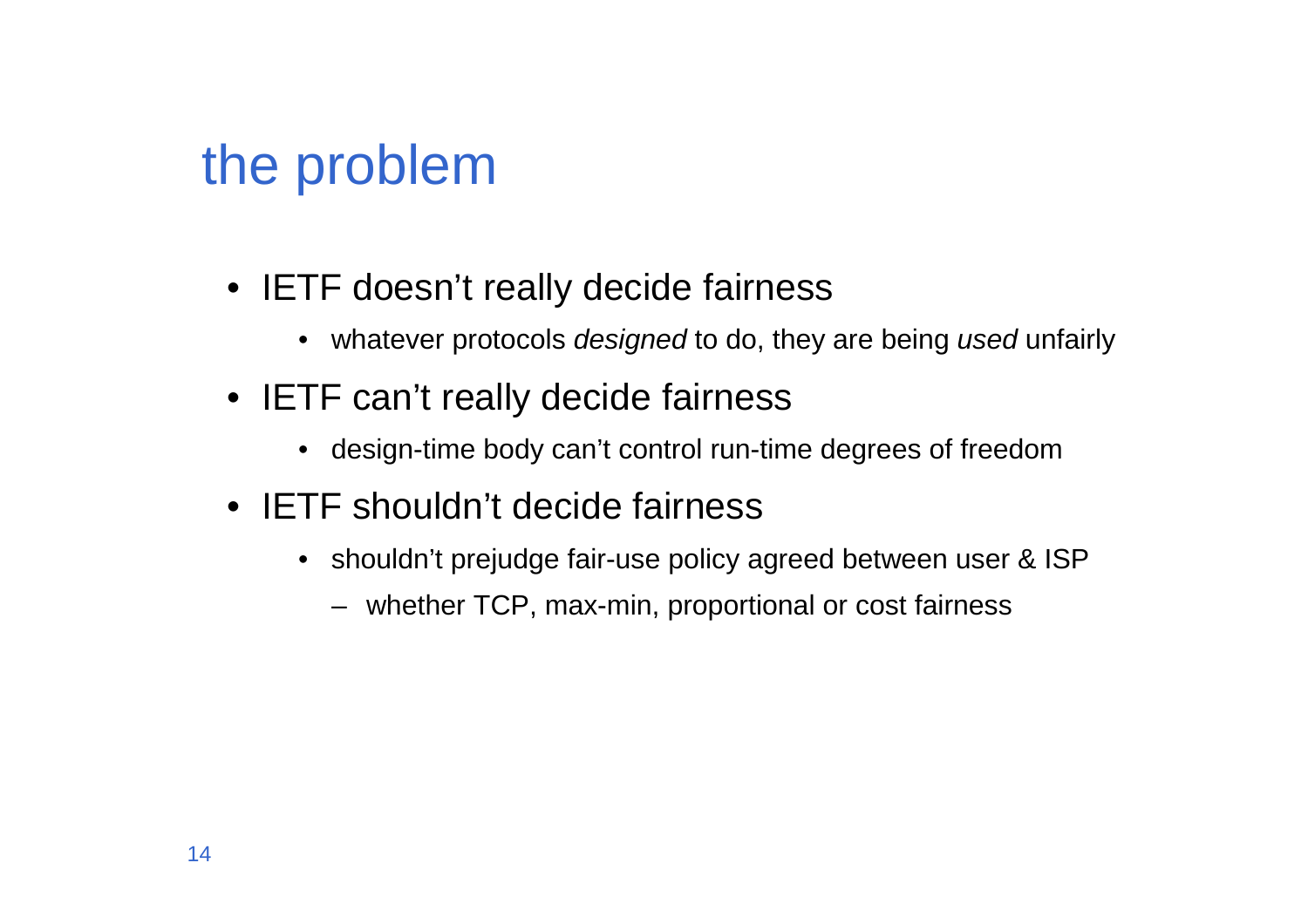# what does the **IETF** need to do?

- average rates a run-time issue
	- introduce congestion accountability framework**\***
	- give principled effective fairness control to users, apps & operators
	- offer an evolvable alternative to current kludges (DPI)
	- coexist with null enforcement
- transport dynamics the design-time issue
	- IETF/IRTF protocols can truly satisfy dynamic application requirements while minimising congestion
	- •rather than not really meeting app reqs, by being over-constrained

<sup>\*</sup> TBA (Lou Burness +)

working towards BoF, not just about fairness, but also congestion collapse & DDoSre-ECN / re-feedback one proposed solution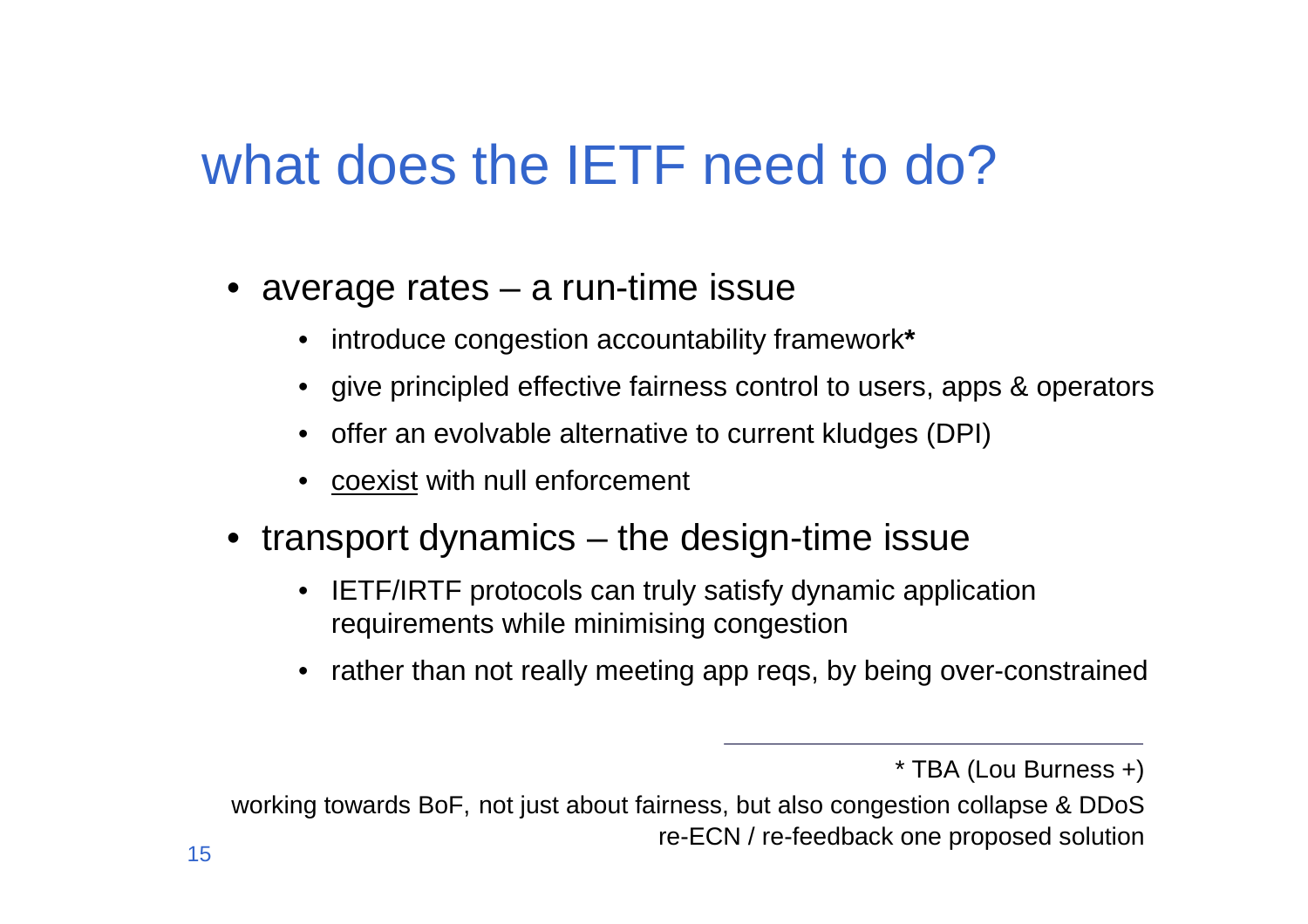## relaxing our transport design constraints

- • currently we are trying to satisfy demanding app reqs
	- $\bullet$ constrained by staying not 'much' more demanding than TCP
	- resulting protocols are 'over-constrained' and not app-developer's first choice•
- once the big average rate fairness trade-offs move to run-time
- • IETF/IRTF can judge which proposed transports better trade-off:
	- achieving the task effectively and
	- minimising unnecessary congestion to others during dynamics
- • focus on the demanding dynamics questions:
	- •when is a fast start fast enough? or too fast?

[Limited slow start, etc]

- •how quickly should hi-speed transports allow in new flows?
- [HighSpeed TCP, FAST, etc]
- •how smooth can a transport be before it's effectively unresponsive?

[TFRC, proprietary media players, etc]

 $\bullet$ what's the minimum congestion response of an aggregate?

[PWE3, CAPWAP]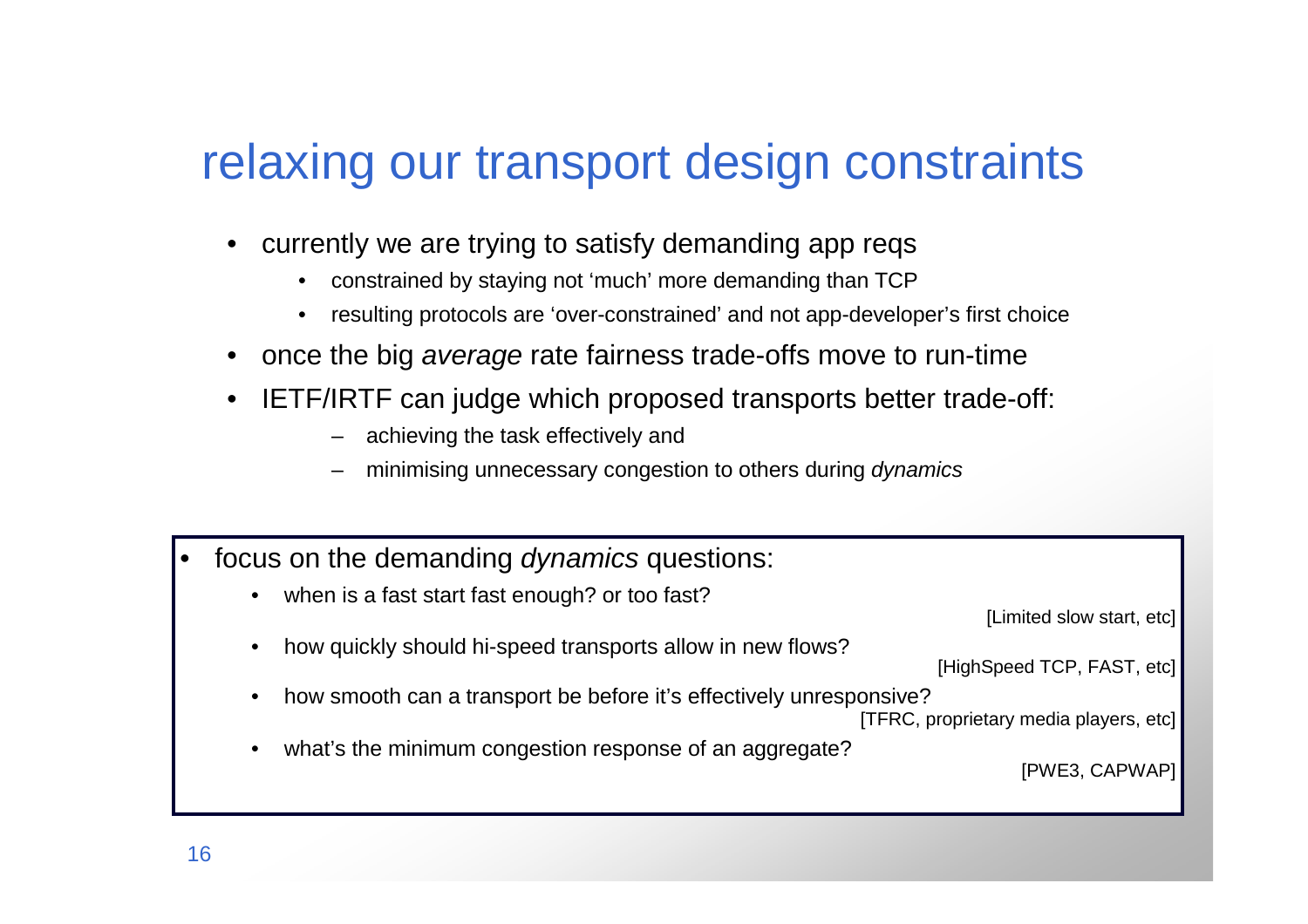### proposed core of solutioncongestion harm metric

- •partial insight from volume accounting
- • but rather than only counting bytes during peak
	- $\bullet$ count bit rate weighted by congestion, over time
	- • result is easy to measure per flow or per user
		- volume of bytes discarded (or ECN marked)
- •termed **congestion volume**



loss (marking) fraction *p(t)*

- • a precise instantaneous measure of harm, counted over time
	- •a measure for fairness over any timescale
	- •and a precise measure of harm during dynamics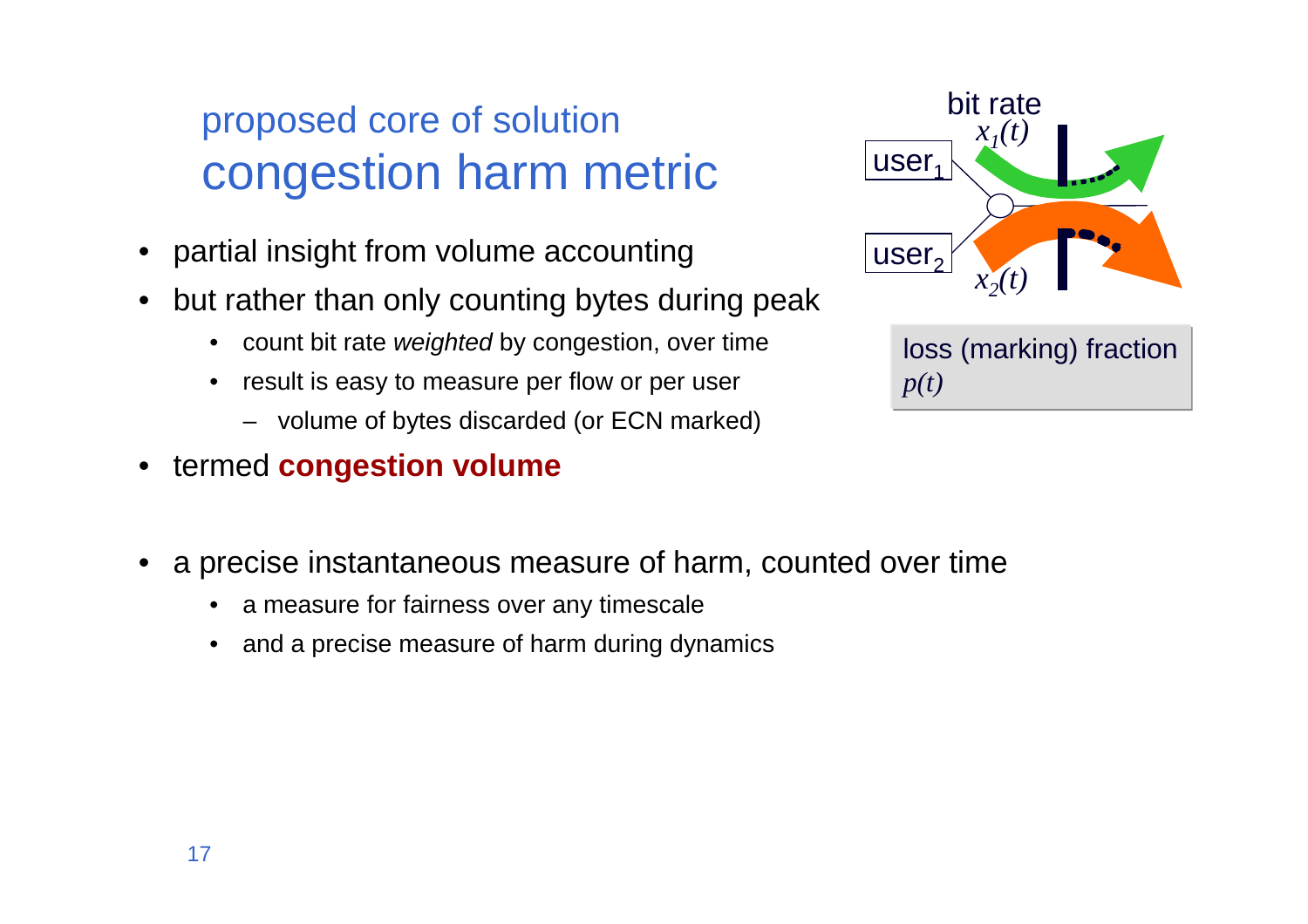#### summaryshift IETF focus from fairness to accountability

|                     | design-time                                                                     | run-time                                                                        |  |  |  |  |
|---------------------|---------------------------------------------------------------------------------|---------------------------------------------------------------------------------|--|--|--|--|
| problem             | <b>IETF</b> doesn't, can't and<br>shouldn't decide fairness                     | users, apps & operators<br>actually control fairness                            |  |  |  |  |
| solution<br>process | IETF's role: enable<br>accountability for<br>congestion                         | users, apps & operators<br>can (optionally) make<br>principled fairness choices |  |  |  |  |
|                     | <b>IETF/IRTF can truly</b><br>meet dynamic app req's<br>and minimise congestion | <b>IETF protocols become</b><br>first choice for demanding<br>apps $\odot$      |  |  |  |  |
|                     | best metric:<br>congestion volume                                               |                                                                                 |  |  |  |  |

• problems will only get worse – driven by access rate increases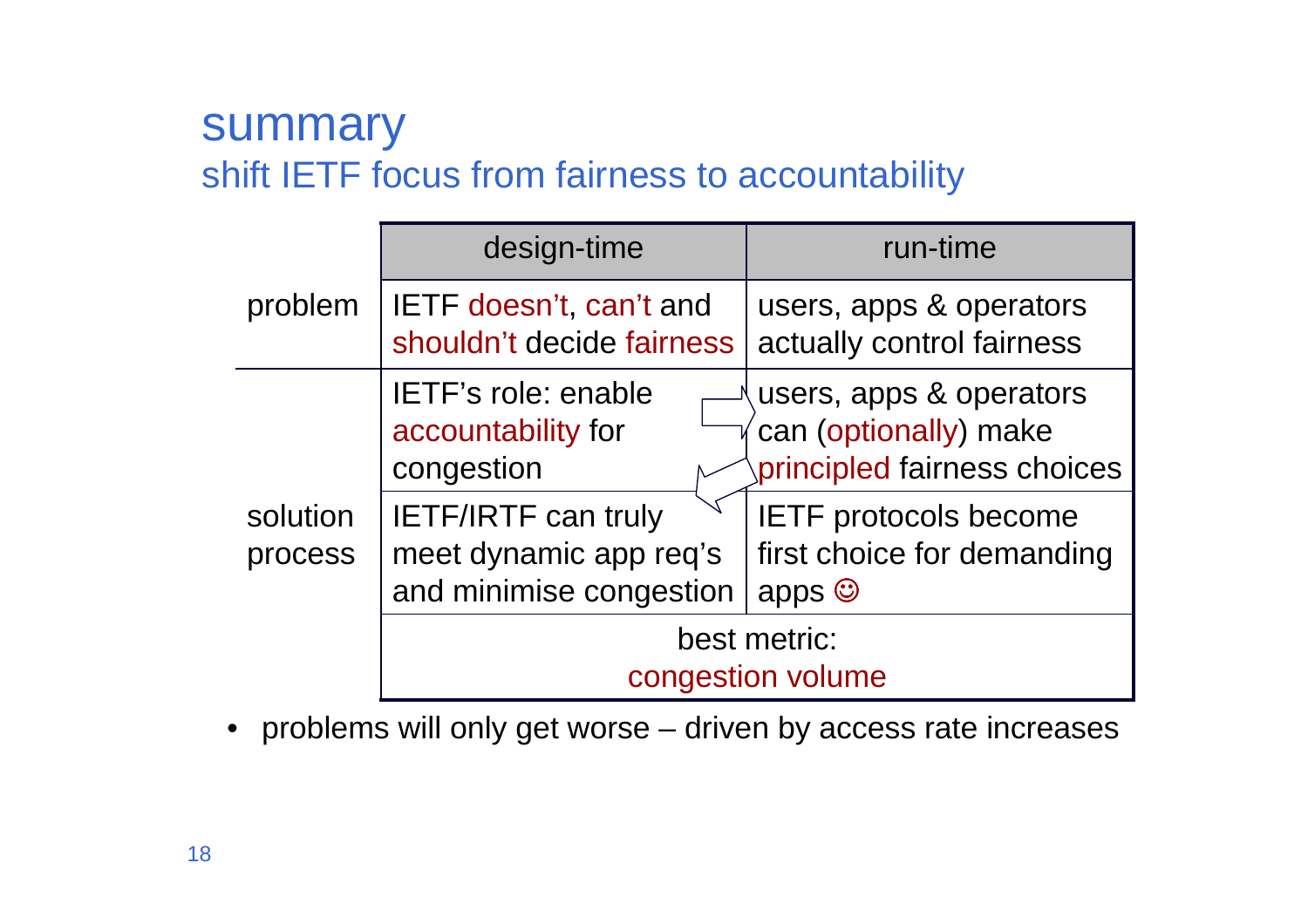## we don't have to decide fairness ourselves<draft-briscoe-tsvwg-relax-fairness-00.txt>



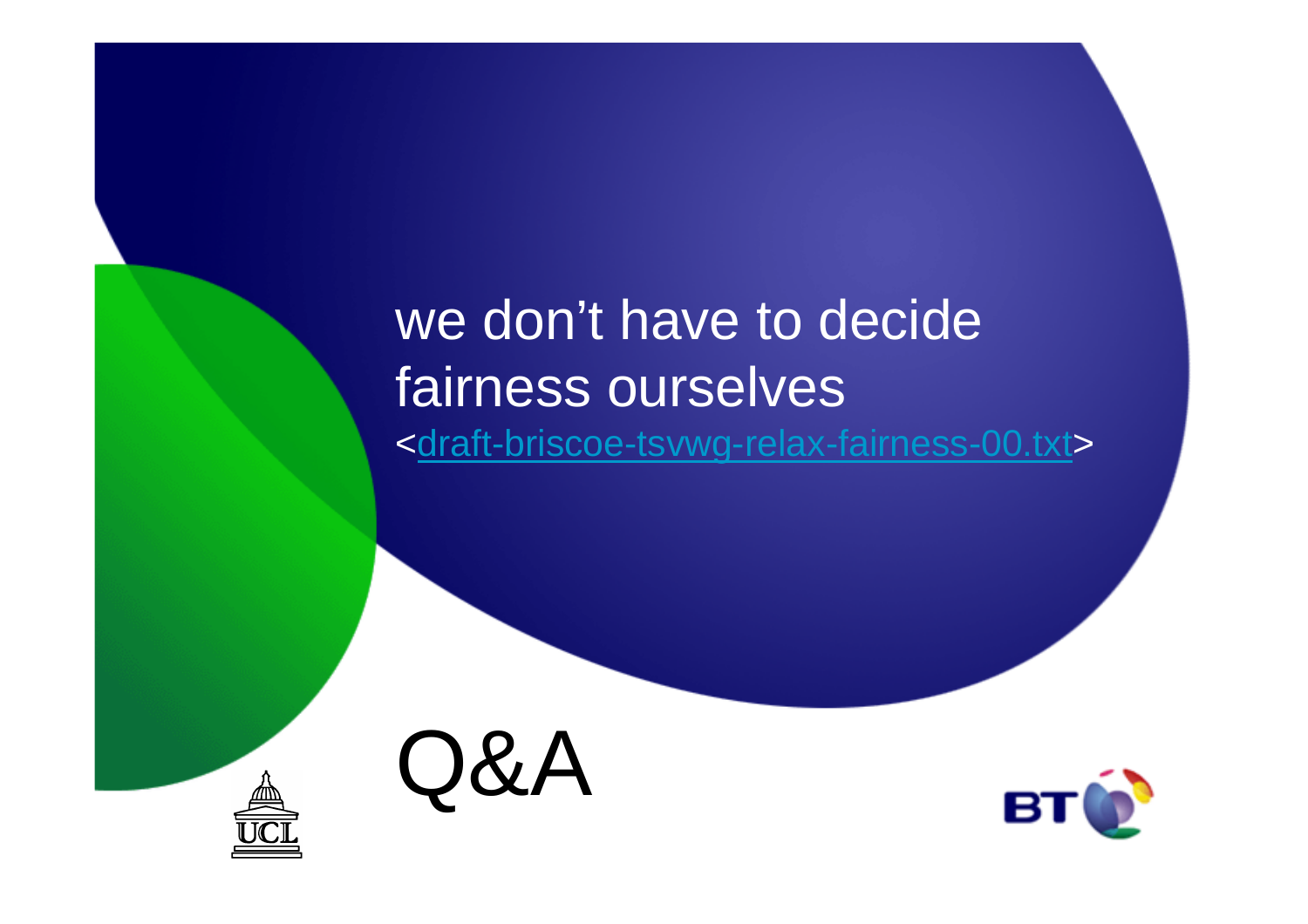## context

- 3. a protocol solution: re-ECN <draft-briscoe-tsvwg-re-ecn-04.txt>
	- •on hold while build consensus on the problem & requirements
	- $\bullet$ other solutions welcome
- 0. dismantling flow rate fairness <draft-briscoe-tsvarea-fairness-02.pdf>
	- $\bullet$ too polemical for IETF consensus
	- $\bullet$ let this draft die – archived on my Web site and ACM CCR paper
- 1. the problem <draft-briscoe-tsvwg-relax-fairness-00.txt>
	- $\bullet$ IETF doesn't decide fairness – this talk
- 2. solution requirements <draft-burness-tsvwg-...>
	- $\bullet$ **TBA**

not pushing technical solution(s) at steps 1 & 2

 aimed more towards a 'congestion accountability' BoF•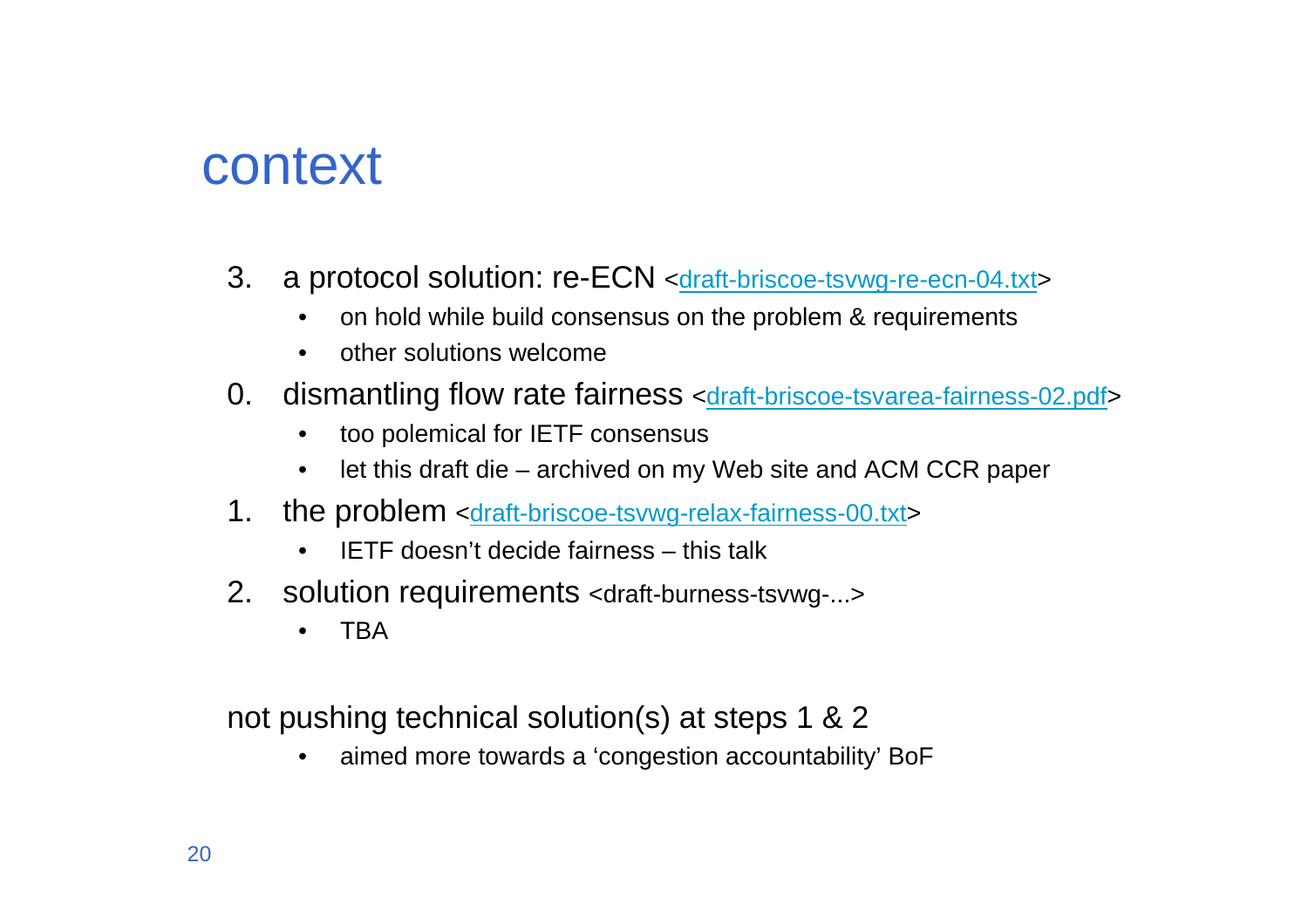# typical p2p file-sharing apps

• 105-114 active TCP connections altogether

|                                                                                                                                                                    | <b>Azureus</b>                          |                                            |                 |                                  |                                   |                          |                |                                                   |                                                                                                      |                     | $\Box$ e $\times$  |
|--------------------------------------------------------------------------------------------------------------------------------------------------------------------|-----------------------------------------|--------------------------------------------|-----------------|----------------------------------|-----------------------------------|--------------------------|----------------|---------------------------------------------------|------------------------------------------------------------------------------------------------------|---------------------|--------------------|
|                                                                                                                                                                    | File Transfers                          | Torrent View Tools Plugins Help            |                 |                                  |                                   |                          |                |                                                   |                                                                                                      |                     |                    |
|                                                                                                                                                                    | P                                       | 堂                                          | Ð<br>$\bigcirc$ | 8 X<br>Đ<br>67                   |                                   |                          |                |                                                   |                                                                                                      |                     |                    |
|                                                                                                                                                                    | My Torrents                             | 100.0% : Nigella Express S01E0             |                 | 100.0% : Atom                    | 67.1% : Nigella Express S01E07 23 |                          |                |                                                   |                                                                                                      |                     |                    |
|                                                                                                                                                                    | Peers<br>General                        | Swarm   Pieces   Files                     | Info            | Options Console Geo Map          |                                   |                          |                |                                                   |                                                                                                      |                     |                    |
|                                                                                                                                                                    | IP                                      | Client                                     | T               | Pieces                           | %                                 | D<br>$\mathcal{P}$       | Up Speed State |                                                   | Encryption                                                                                           | Down                | $Up$ $I$ $\sim$    |
|                                                                                                                                                                    | 78.86.8.10                              | Azureus 3.0.2.2                            |                 |                                  | 100.0%                            | 14.5 kB/s                |                | 44 B/s Fully established                          | RC4-160                                                                                              | 6.87 MB             | 25.8 kB            |
|                                                                                                                                                                    | 76.65.28.192                            | µTorrent 1.7.5                             | R.              |                                  | 100.0%                            | $11.1$ $kB/s$            | 20B/s          | Fully established                                 | None                                                                                                 | 10.52 MB            | 14.6 kB            |
| 1 of 3 torrents shown                                                                                                                                              |                                         | Azureus 3.0.3.4<br>.199<br>Azureus 3.0.2.2 |                 |                                  | 100.0%                            | 10.7 kB/s                |                | 26 B/s Fully established                          | RC4-160                                                                                              | 7.24 MB             | 26.6 kB            |
|                                                                                                                                                                    | 21                                      | Mainline 6.0.0<br>.114                     | Ŕ               |                                  | 100.0%<br>100.0%                  | 18.8 kB/s<br>11.8 kB/s   | 52B/s          | Fully established<br>15 B/s Fully established     | RC4-160<br>None                                                                                      | 18.91 MB<br>8.12 MB | 59.8 kB<br>12.1 kB |
|                                                                                                                                                                    | 17                                      | µTorrent 1.7.5                             |                 |                                  | 100.0%                            | 13.5 kB/s                | 0 B/s          | Fully established                                 | RC4-160                                                                                              | 7.16 MB             | 11.2 kB            |
| ~45 TCPs per torrent<br>$\bullet$                                                                                                                                  |                                         | µTorrent 1.7.5                             |                 |                                  | 100.0%                            | $6.8$ kB/s               | 0 B/s          | Fully established                                 | RC4-160                                                                                              | 5.58 MB             | 9.4 kB             |
|                                                                                                                                                                    | 16                                      | µTorrent 1.7.5                             | R               |                                  | 100.0%                            | $9.0$ kB/s               | 15 B/s         | Fully established                                 | RC4-160                                                                                              | 4.85 MB             | 8.6 kB             |
|                                                                                                                                                                    |                                         | .126<br>µTorrent 1.7.5                     |                 |                                  | 100.0%                            | $9.6$ kB/s               | 17B/s          | Fully established                                 | RC4-160                                                                                              | 8.43 MB             | 12.4 kB            |
| but ~40/torrent active<br>$\bullet$                                                                                                                                | 99                                      | µTorrent 1.7.5                             | R               |                                  | 100.0%                            | 12.1 kB/s                | 13B/s          | Fully established                                 | RC4-160                                                                                              | 5.30 MB             | 8.3 kB             |
|                                                                                                                                                                    |                                         | µTorrent 1.7.5                             |                 |                                  | 100.0%                            | 7.4 kB/s                 | 0 B/s          | Fully established                                 | RC4-160                                                                                              | 6.59 MB             | 10.5 kB            |
|                                                                                                                                                                    | <del>41.102.10</del> 2.58               | µTorrent 1.7.5                             | R               |                                  | 100.0%                            | $6.5$ kB/s               |                | 0 B/s Fully established                           | RC4-160                                                                                              | 4.27 MB             | 8.1 kB             |
|                                                                                                                                                                    | 66.214.134.174                          | µTorrent 1.6.0                             |                 |                                  | 100.0%                            | $8.0$ kB/s               | 15B/s          | Fully established                                 | RC4-160                                                                                              | 4.91 MB             | 8.9 kB             |
|                                                                                                                                                                    | 24,108,88,117                           | µTorrent 1.7.2                             | R.              |                                  | 100.0%                            | 12.0 kB/s                | 23B/s          | Fully established                                 | None                                                                                                 | 8.91 MB             | 12.9 kB            |
|                                                                                                                                                                    | 87.194.119.77                           | µTorrent 1.7.3                             |                 |                                  | 100.0%                            | 7.7 kB/s                 | 12B/s          | Fully established                                 | RC4-160                                                                                              | 5.43 MB             | 9.3 kB             |
|                                                                                                                                                                    | 121.45.133.231                          | µTorrent 1.7.5                             | R.              |                                  | 100.0%                            | $7.7$ $kB/s$             | 12B/s          | Fully established<br>Fully established            | None                                                                                                 | 2.54 MB             | 5.1 kB             |
|                                                                                                                                                                    | 220.245.217.58<br>124.102.103.7         | KTorrent 2.2<br>µTorrent 1.7.5             | R               |                                  | 100.0%<br>100.0%                  | $5.8$ kB/s<br>$6.0$ kB/s | 10B/s<br>13B/s | Fully established                                 | RC4-160<br>RC4-160                                                                                   | 5.15 MB<br>6.17 MB  | 9.5 kB<br>10.0 kB  |
|                                                                                                                                                                    | 121.45.153.84                           | µTorrent 1.7.5                             |                 |                                  | 100.0%                            | $4.8$ kB/s               |                | 13 B/s Fully established                          | RC4-160                                                                                              | 5.29 MB             | 9.2 kB             |
|                                                                                                                                                                    |                                         | int 1.7.5                                  | R               |                                  | 100.0%                            | $4.9$ kB/s               | 12B/s          | Fully established                                 | RC4-160                                                                                              | 2.08 MB             | 5.9 kB             |
|                                                                                                                                                                    |                                         | nt 1.6.1                                   |                 |                                  | 100.0%                            | $4.4$ kB/s               | 13B/s          | Fully established                                 | RC4-160                                                                                              | 5.01 MB             | 8.9 kB             |
| environment                                                                                                                                                        |                                         | Is 3.0.2.2                                 | R               |                                  | 100.0%                            | $4.3$ kB/s               |                | 26 B/s Fully established                          | None                                                                                                 | 1.28 MB             | 6.1 kB             |
|                                                                                                                                                                    |                                         | nt 1.7.5                                   |                 |                                  | 100.0%                            | $4.8$ kB/s               | 0B/s           | Fully established                                 | RC4-160                                                                                              | 3.79 MB             | 7.6 kB             |
| <b>Azureus BitTorrent app</b>                                                                                                                                      |                                         | nt 1.7.5                                   |                 |                                  | 100.0%                            | $4.7$ kB/s               | 15B/s          | Fully established                                 | RC4-160                                                                                              | 3.13 MB             | 6.8 kB             |
|                                                                                                                                                                    |                                         | et 0.93                                    |                 |                                  | 100.0%                            | $3.8$ kB/s               | 10B/s          | Fully established                                 | RC4-160                                                                                              | 2.85 MB             | 6.5kB              |
| ADSL+ 448kb upstream                                                                                                                                               |                                         | e 6.0.0                                    | R               |                                  | 100.0%                            | $4.6$ kB/s               |                | 10 B/s Fully established                          | None                                                                                                 | 2.54 MB             | 5.3 kB             |
|                                                                                                                                                                    |                                         | nt 1.6.1                                   |                 |                                  | 100.0%                            | $3.2$ kB/s               | 0 B/s          | Fully established                                 | RC4-160                                                                                              | 5.89 MB             | 9.7 kB             |
| <b>OS: Windows XP Pro SP2</b>                                                                                                                                      |                                         | nt 1.7.4                                   |                 |                                  | 100.0%                            | $4.7$ kB/s               | 12B/s          | Fully established                                 | RC4-160                                                                                              | 3.00 MB             | 6.7 kB             |
|                                                                                                                                                                    |                                         | nt 1.7.5                                   |                 |                                  | 100.0%                            | $3.4$ kB/s               | 10B/s          | Fully established                                 | RC4-160                                                                                              | 2.02 MB             | 5.8 kB             |
|                                                                                                                                                                    | <b>IZTENETECZNICE</b><br>000 171 CA 174 | ncureus 3.0.2.2<br>$T$ and $A$ $B$ $F$     |                 |                                  | 100.0%<br>100.00                  | $3.8$ kB/s<br>$n \geq 1$ | 30B/s          | Fully established<br>O.O.I. College a statistical | RC4-160<br>$n - 1$                                                                                   | 2.05 MB<br>F nr san | 10.7 kB<br>0.71n   |
|                                                                                                                                                                    |                                         |                                            |                 |                                  |                                   |                          |                |                                                   |                                                                                                      |                     |                    |
|                                                                                                                                                                    |                                         |                                            |                 |                                  |                                   |                          |                |                                                   |                                                                                                      |                     | i <sup>-1</sup>    |
| Piece Map Console<br>Peer has; You don't You have; Peer doesn't<br>Neither has <b>King</b> Transferring <b>Next Request Availability Count</b><br><b>Both have</b> |                                         |                                            |                 |                                  |                                   |                          |                |                                                   |                                                                                                      |                     |                    |
|                                                                                                                                                                    |                                         |                                            |                 |                                  |                                   |                          |                |                                                   |                                                                                                      |                     |                    |
|                                                                                                                                                                    | Azureus 3.0.2.2                         |                                            |                 |                                  |                                   |                          |                |                                                   | Ratio NAT OK : 1,111,144 users IPs: 0 - 0/0/0 $\triangledown$ 580.0 kB/s $\triangle$ [11K]* 2.2 kB/s |                     |                    |
| 21                                                                                                                                                                 | <b>Start</b>                            | D Inbox - Micr                             |                 | <b>Azureus</b><br>Э<br>2 Firefox |                                   | C Microsoft O.           |                | 2 Window » ex C:\WINDO                            |                                                                                                      | EN & <b>4 E O 1</b> | $= 3.9, 09:21$     |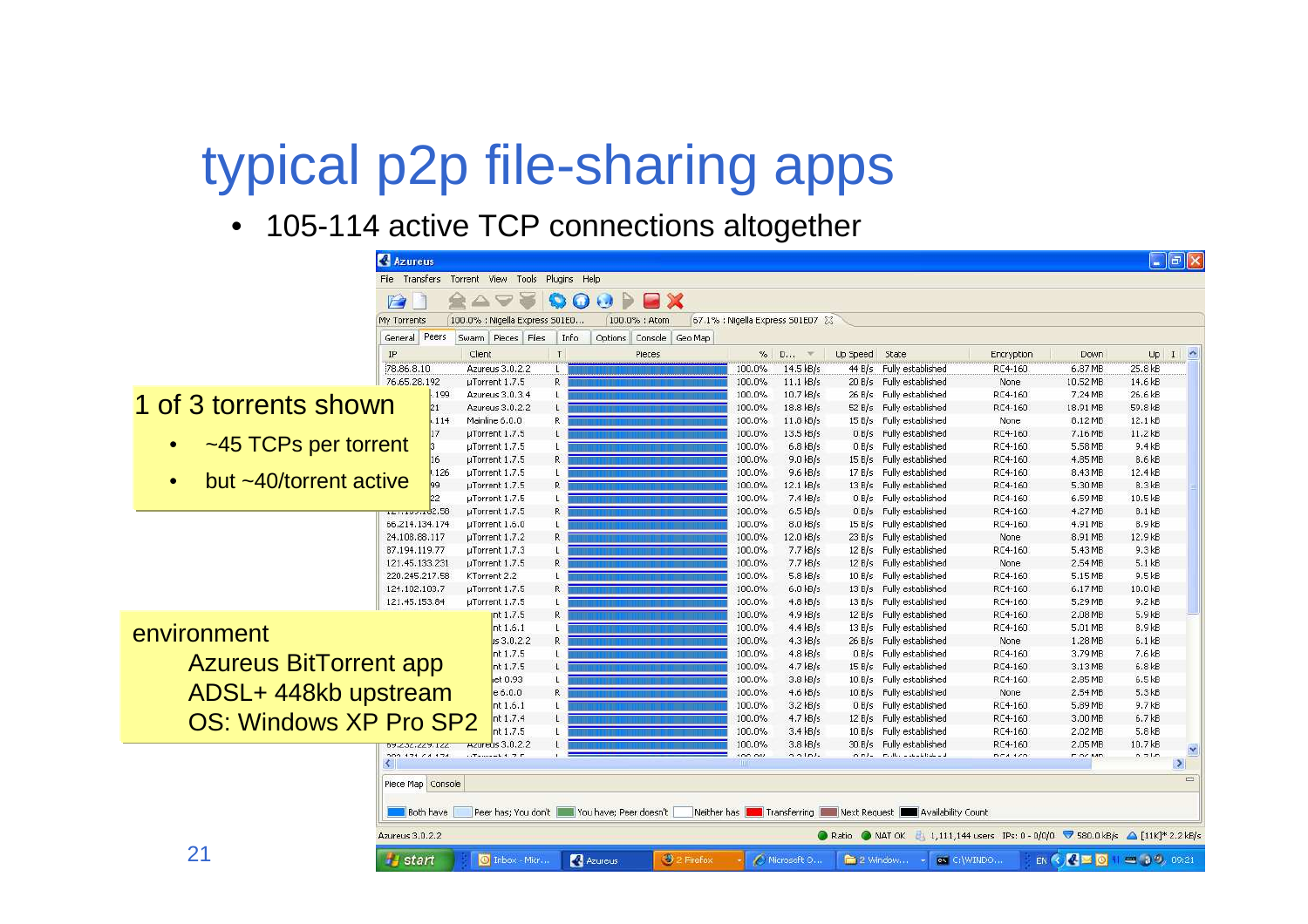# access growth just gets filled

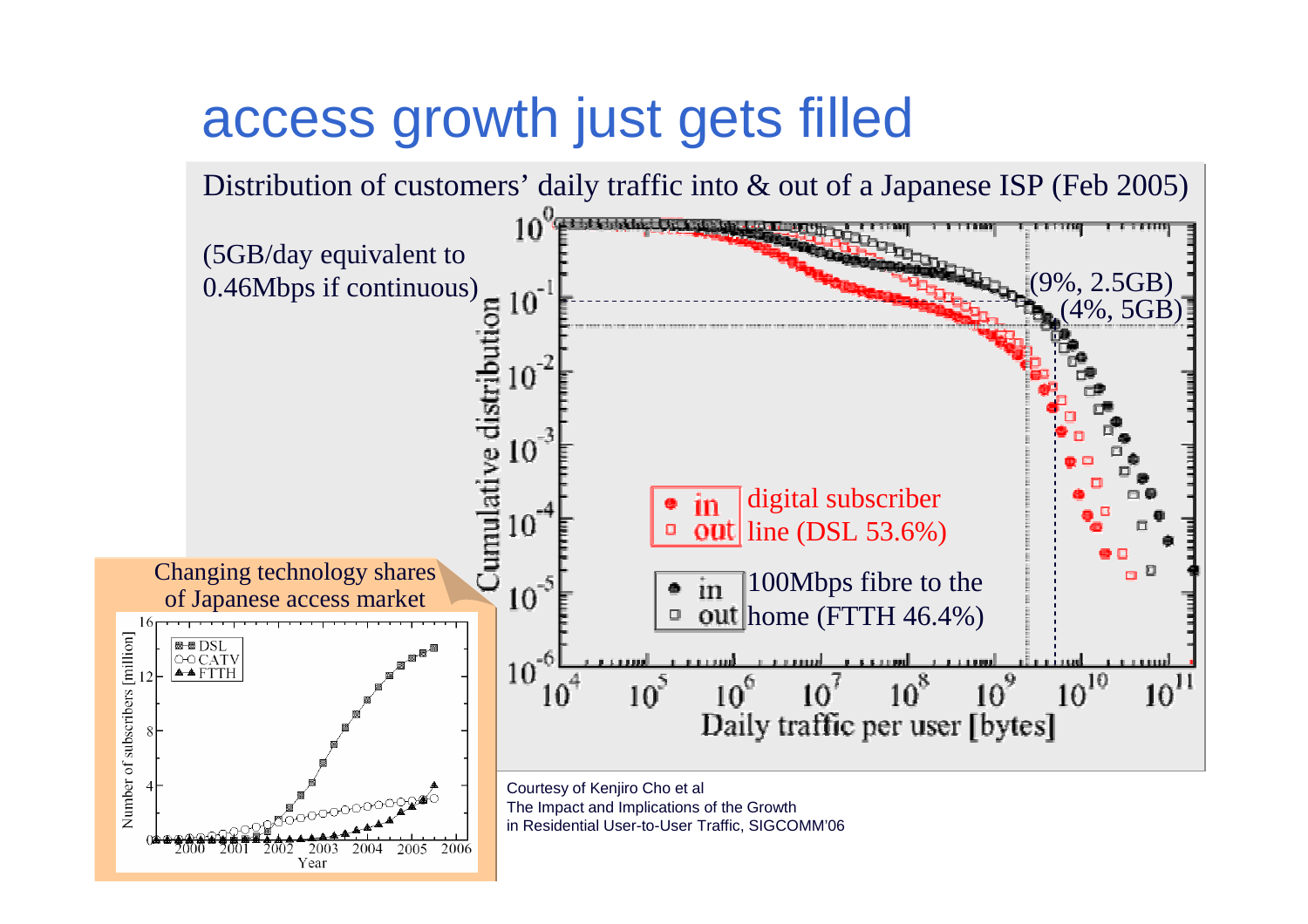#### concrete consequence of unfairness #4starvation during anomalies & emergencies

- fairness concerns become acute during stress
	- more traffic or less capacity than expected
- if fairness decided at run-time
	- common policy probably 'you get what you paid for'
- concern: unsavoury for emergencies
	- all flows should make some progress, not just the rich
- agree with concern, but current approach not right
	- video downloads get 50x rate of emergency messages?\*
- policy decisions for users, ISPs, regulators, not IETF
	- e.g. ISP might freeze paying to override congestion limits

<sup>\*</sup> Henchung earthquake, 26 Dec '06, see I-D